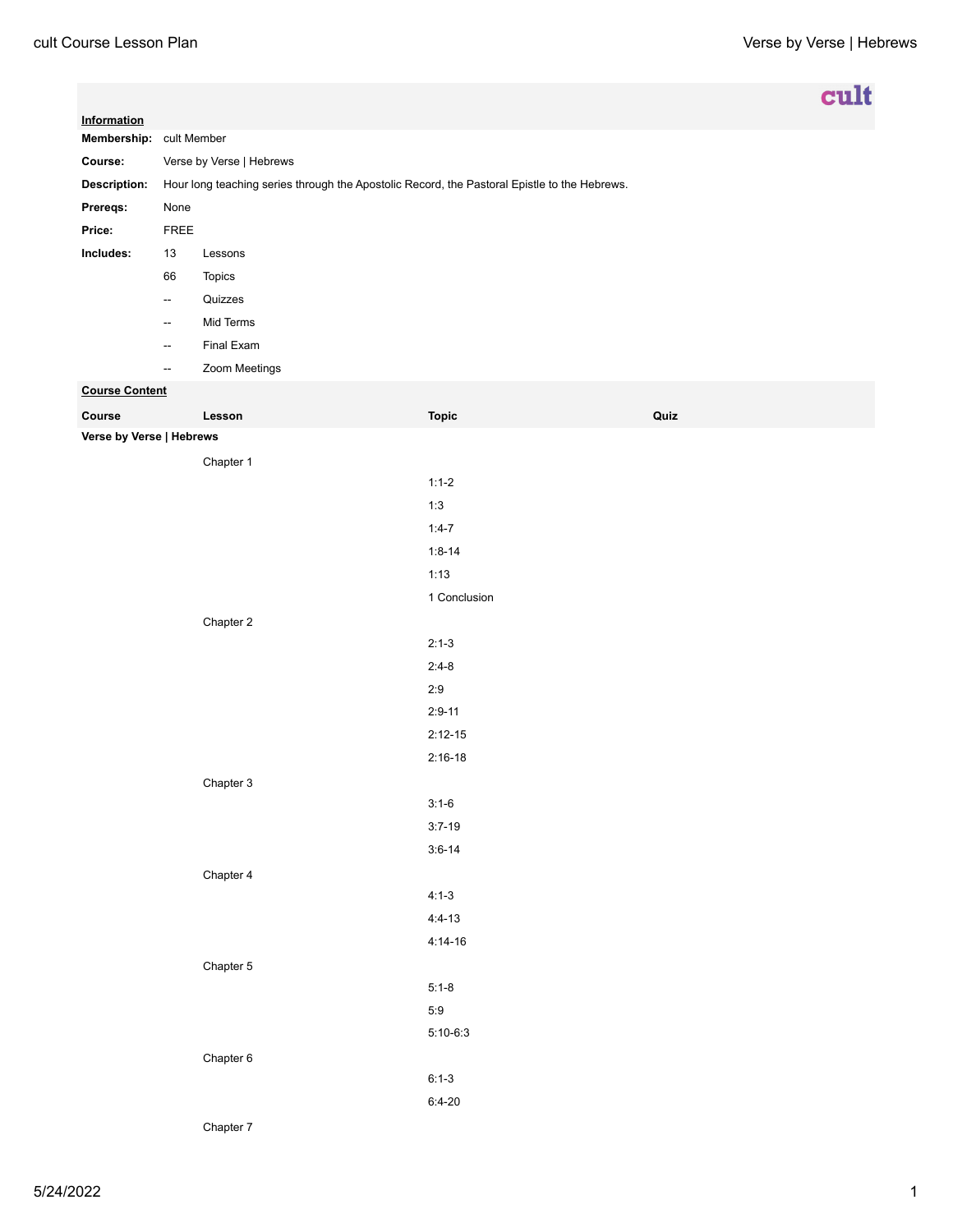|            | $7:1-19$        |
|------------|-----------------|
|            | $7:20-28$       |
| Chapter 8  |                 |
|            | $8:1 - 9$       |
|            | $8:10-13$       |
| Chapter 9  |                 |
|            | 9 Part 1        |
|            | 9 Part 2        |
|            | 9 Part 3        |
|            | $9:8 - 14$      |
|            | $9:15-22$       |
|            | $9:23-28$       |
|            | 9:23-28 Part 2  |
| Chapter 10 |                 |
|            | $10:1 - 14$     |
|            | 10:15-22        |
|            | 10:23-31        |
|            | 10:32-39        |
|            | 10:32-39 Part 2 |
| Chapter 11 |                 |
|            | 11:1 Part 1     |
|            | 11:1 Part 2     |
|            | 11:1 Part 3     |
|            | $11:1 - 4$      |
|            | $11:5-6$        |
|            | 11:7 Part 1     |
|            | 11:7 Part 2     |
|            | $11:8-9$        |
|            | $11:10-13$      |
|            | 11:14-19        |
|            | 11:23-29 Part 1 |
|            | 11:23-29 Part 2 |
|            | 11:31-32        |
|            | 11:32 Part 1    |
|            | 11:32 Part 2    |
|            | 11:32-40        |
| Chapter 12 |                 |
|            | 12:1            |
|            | $12:2-3$        |
|            | 12:4-11         |
|            | 12:5-11         |
|            | 12:12-14        |
|            | 12:15-18        |
|            | 12:18-23        |
|            | 12:25-29        |
|            |                 |

Chapter 13